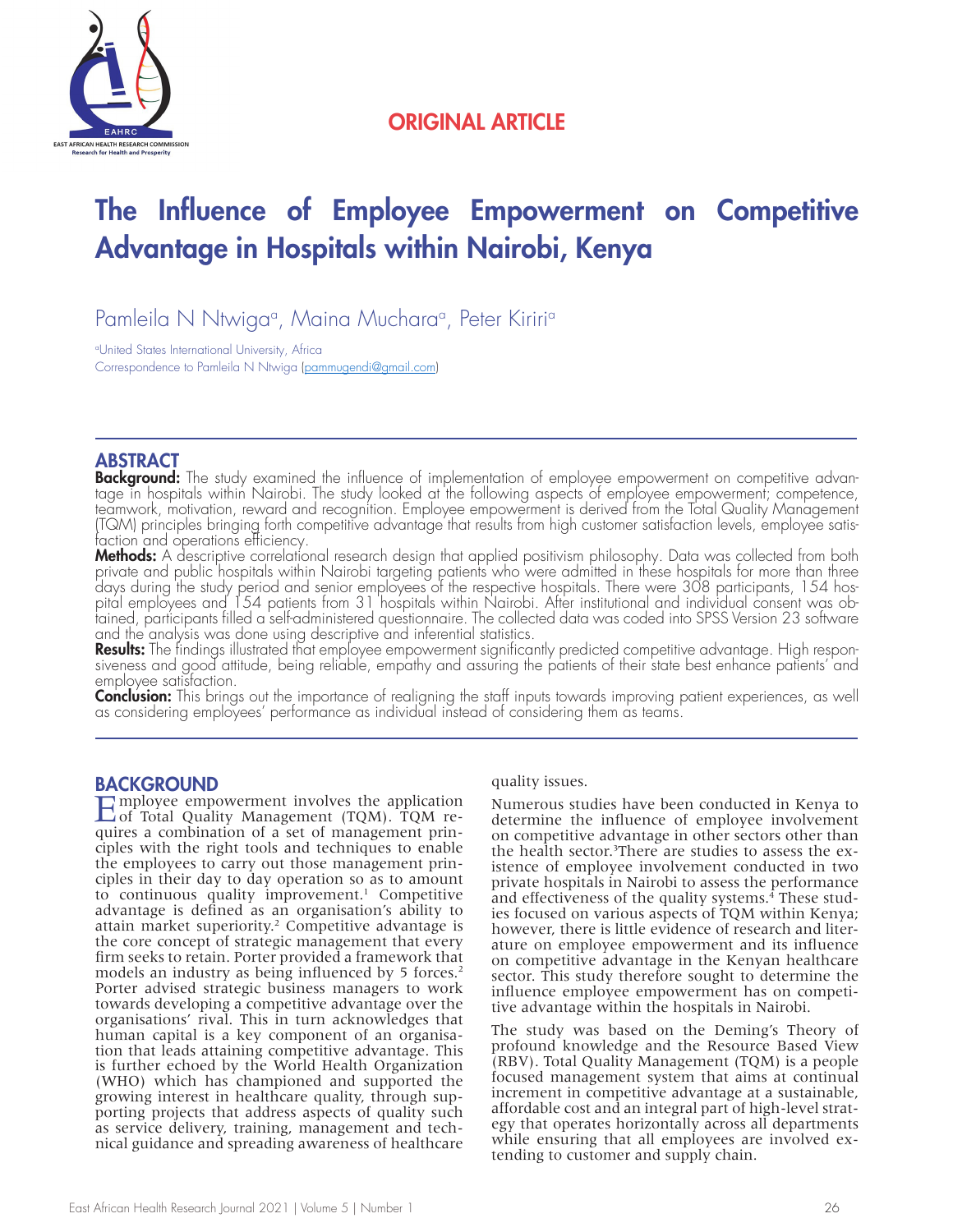The Deming theory of profound knowledge is a management philosophy grounded on system theory. The application of such theory within the organisational systems, that lead to learning the implementation processes that contribute to the continuous improvement of the processes, services, products, employee fulfilment that would result to customer satisfaction.<sup>5</sup> The foundation of TQM is philosophically based on scientific methods, since they involve people, tools, systems, and methods. These systems allow change while the philosophy is unchanged.<sup>2</sup> Therefore, total quality management is the durable and persistently improving effort by every person in an organisation to understand, meet and surpass the expectation of the customer while involving the employees.

To have satisfied customers, organisations are learning that they must have a satisfied workforce first. Simply put, empowerment means giving employees authority to assess and make decisions on what they consider is right to do, to take control of the day to day work, to take risks and learn from their mistakes.<sup>5</sup> It is the process of delegating decision-making power and authority. It is noted that employee empowerment is the missing piece of the puzzle that has been occasioned by the growing global competition, institutional restructuring and the importance placed on service quality and customer satisfaction.6

While workforce is referring to everyone who is actively involved in accomplishing the work of an organisation. Workforce engagement is defined as the employee commitment both intellectually and emotionally towards accomplishing the organisational work, vision and mission. This is translated to mean that employees find personal motivation in what they do that strengthens the emotional bond to their employment.7 Suggesting that the high level of engagement has proved to generate higher levels of employee satisfaction and increases organisational performance. All organisations that have high staff engagement are characterised by high performers who are committed to give the utmost best for the benefit of the customer and organisational success.<sup>2</sup>

Motivation has been defined as the art of creating condi- tions that allow each employee get the work done at the highest level of performance with maximum efficiency.<sup>8</sup> This is an individual's reaction to a felt need. Motivational theories are categorised as process, content, and environmental theories. These theories are applied to boost high performance within an organisation.<sup>9</sup> Observing that if managers are keen on improving workplace per- formance, they must actively manage the motivational process and change the work environment. Since within motivational theory, there is a positive view of the hu- manity believing in individual growth potential.

Customer satisfaction is the degree to which a customer responds to fulfilment of goods or services.<sup>10</sup> In hospitals, patient satisfaction is an indicator obtained to compare the patients' expectation of products or services with the perceived performance.<sup>11</sup> This is made possible by conducting surveys that measure the average satisfac- tion level of the patients and their relatives. This could be through courteousness of the employees, time spent waiting for appointment or diagnostic tests, likelihood of return visits, adverse events and clinical outcomes.12 Customer satisfaction has risen as a distinct area of inquiry since the 1970s.<sup>13</sup> Businesses, both big and small have realised the strategic importance of service quality and customer satisfaction as competition become more intense and global. The accomplishment of customer satisfaction has transformed into a good business practice that businesses strive to achieve.<sup>14</sup>

Teamwork is defined as the cooperation or/and coordination of the members of hospital towards achieving and sustaining quality improvement initiatives.<sup>14</sup> Employee empowerment is by no mean guarantee of employees' total participation to quality improvement initiatives. While initiating quality improvement agenda, the employee input is critical after all improvement of techniques and modern technology cannot supplement what the employees are capable of doing. Implementation of quality techniques such as quality circles, creation of quality improvement teams, initiating quality hit squads and installation of suggestion teams can be used to foster employee involvement and participation.<sup>15</sup>

The employees in the service sector are involved in both production and selling of products in contrast to employees in the manufacturing who have either the role of production or the role of distribution. Since employees in the service sector, are involved in the operations, marketing the service and are being continuously judged by the customers, therefore, the employees must be in a position to control the services they deliver<sup>16</sup>. In summary, employees have a very critical role within the production and marketing of services because they are simultaneously producing and delivering the services. Therefore, employee involvement within quality improvement initiatives is crucial for TQM implementation, as a means to increasing customer satisfaction.<sup>16</sup>

In a study that looked at the effects of human resource management on the implementation of TQM within high technology organisation and their effects on customer satisfaction.17 The study showed that there is significant and positive association between human resource involvement TQM and customer satisfaction. This eventually translated to higher competitiveness of the firm. Hence agreement that human resource management involvement has a direct and positive relationship with competitive advantage.<sup>23</sup>

In another study that looked at the link of appropriate human resource management and customer satisfaction in Malaysian small service businesses, it was concluded that human resource involvement did not show any sig- nificant effects on customer satisfaction.18 One possible reason that contributes to such unconstructive results could be due to the measurement of human resource fo- cus. Human resource focus may refer to teamwork. Too much focus on teams makes the individual employee less responsive to their jobs as they always depend on team performance.19

The value of gratifying the psychological needs of the employees. This they argued that just as customers seek services with expectations, the employees too, join the organisation with psychological needs. Therefore, only when the employees are satisfied with the organisations ability to meet their needs, are they likely to fulfil the expectations of the customers.20 Humans direct their abil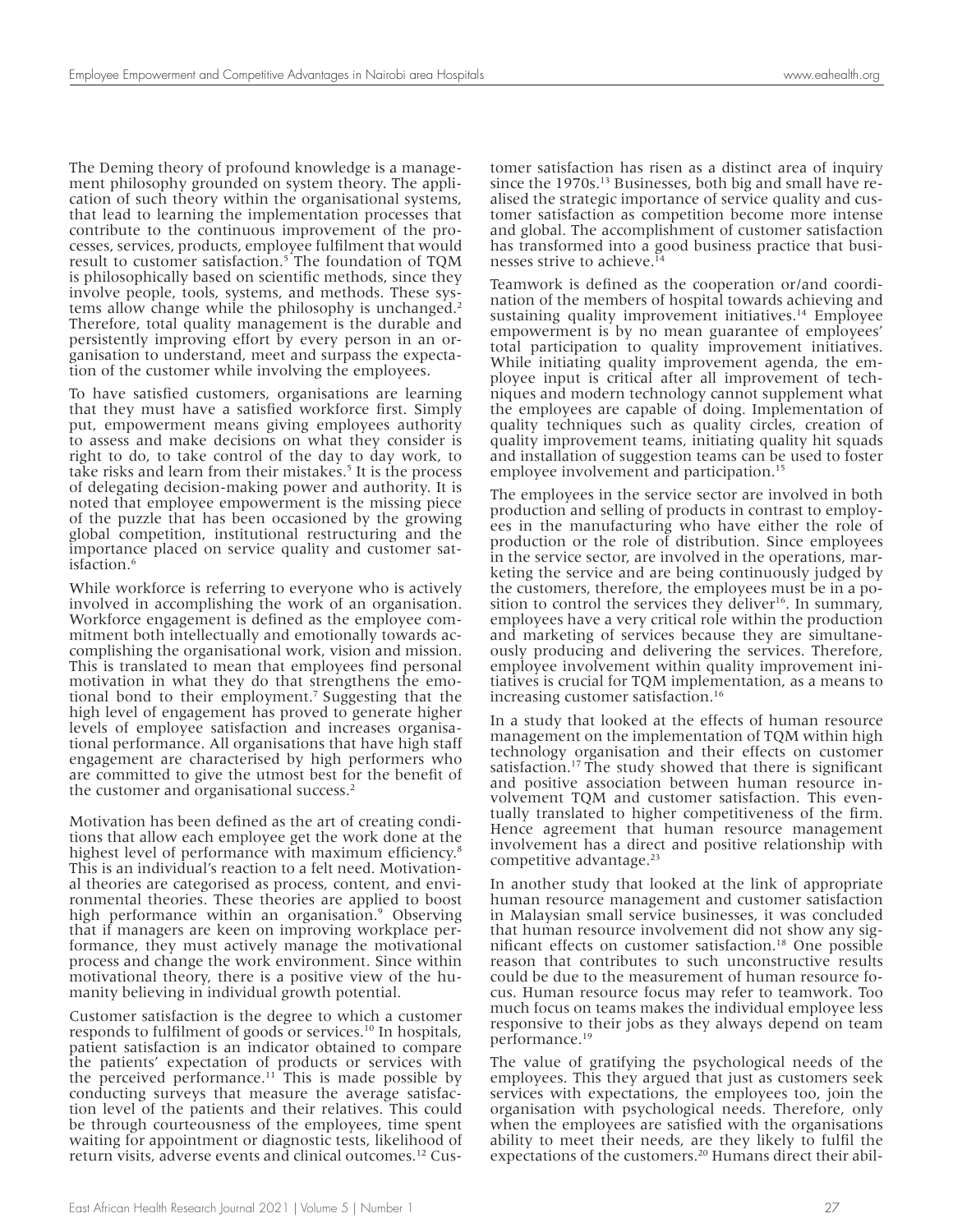ities, vitalities and competencies largely toward the rewards they value as precious. Hence, leaders must ascertain that rewards promote those actions that enhance the concurrent achievement of multiple organisational preferences. Rewards are defined as those items that enable the employee to feel recognised and appreciated such as motor vehicles or decent office space, not just pay and promotion.6

In another study to examine the effects of human resource involvement on client satisfaction in the nursing and care industry. 8 human resource management activities were tested during the study, namely personal development plan, job-related training, annual performance review, employee involvement, protocol for labour-shortage, predictable work schedules, transparent management style, and supportive management style. Contrariwise, employee satisfaction was significantly related to the unit manager style of management and to some extent it had an effect on performance reviews and predictable work schedules.21 Another study revealed the association between attitudes of the employee, customer satisfaction and the performance of the department, concluding that the magnitudes of employee attitudes, specifically participation of the team and attention to performance evaluation had positive association with customer satisfaction.22 In another study, it was observed that the act of training and development of employees has significant and positive association with financial operational performance, employee performance, and customer satisfaction<sup>23</sup>. This concluded that resource allocation for organisations to train on quality initiative agenda pays off, as professional employees understand various quality implementation tools and concepts of quality, making it possible to positively influence the structure and processes of the organisation. Moreover, when employees are treated as a valuable resource there is a chance of increasing their loyalty to the organisation, increases their motivation level as they take pride in the jobs they do.<sup>23</sup> These attributes leads to improved performance on employees' jobs, reduced absenteeism, and lower employee turnover. When employees are educated they will improve quality, reliability, and timeliness in delivering the products or services, this will directly and positively influence customer satisfaction of the organisation $16$ .

Furthermore, effective training on quality also increases employees' skills to work effectively and efficiently, hence reducing complaints and increasing customer satisfaction.24 Employee satisfaction is a state fulfilling or ex- ceeding the employees' emotional state that arises from the positive feedback of job performance and its' effects on the organisational outcome. Employee satisfaction is acknowledged as an employee's assessment of the overall quality of his or her current job assignment and the effects that result from positively impacting on the organisational input.<sup>25</sup>

In a study on the nature of the service quality and satisfaction relationship, it was observed that there is a positive relationship between appraisal of job performance and the service of employees' delivered to their customers.<sup>22</sup> This indicates the need to have a satisfied workforce in order to deliver quality services to the customer. In a study set out to explore those factors that influence employee satisfaction,it was observed that the main factorsthat have positive influence on employee satisfaction were; conducive working environment, equitable wage structures, quality of supervision and the nature of work.26 Supervisory is further expounded as support, impartiality and autonomy, image of the company, connection and employee development affect employee satisfaction.20 Staff involvement, motivation to carry out assigned tasks, employee learning and salary components such as stability of the job and wage complements contribute to the levels of employee satisfaction.<sup>6</sup> Employees also consider organisations that support training and career development as good to work for. $27$  Finally it was noted that work life balance plays a very important role in employee satisfaction. Thus, when employees perceive these stated requirements as met, consequently, the level of employee satisfaction is enhanced.

From a practical point of view, motivated and satisfied employees are more likely to remain within an organisation since they perceive themselves as gaining higher benefits through continuing to work for such organisations.25 Additionally, satisfied employees are likely to provide better services to a firm's customers and improve its performance resulting to firms competitive edge<sup>20</sup>. For this reason, the employees of an organisation have an important role in providing service and should be considered as strategic partners by the leadership in order to deliver quality services, retain satisfied employees and customer that improve the organisation's competitive advantage.<sup>28</sup>

## **METHODS**

#### Study Design and Setting

The study was a mixed research design conducted among the employees and patients of hospitals within Nairobi from whom data was collected through self-administered questionnaire to establish the influence employee engagement has on competitive advantage.

#### Study Population

The target population was the hospital employees and patients of level 4, 5 and 6 public and private hospitals within Nairobi.

#### Sampling Technique

A census of all 46 registered level 4, 5 and level 6 hospitals in Nairobi was done. Simple random sampling was used to select hospital employees while Stratified random sampling was used to select the patients from the same hospital.

#### **Data Collection**

Data was obtained from the participants using self-admin- istered questionnaires with both open ended and closed ended questions. The close-ended questions allowed the respondent to choose from a list of pre-determined options/ answers. That is to say, the respondents were asked to select from a list of options provided on a 5-point Likert scale 1; (strongly disagree), 2(disagree), 3(Neutral), 4 (Agree) and 5 (strongly agree). The questionnaire for hospital employees was used to test the variability of every independent variable and consisted of 3 parts one  $(1)$ , two  $(2)$  and three  $(3)$ . Part one  $(1)$  consisted of questions on the hospital and employee characteristics while part (2) consisted questions on the study objectives, and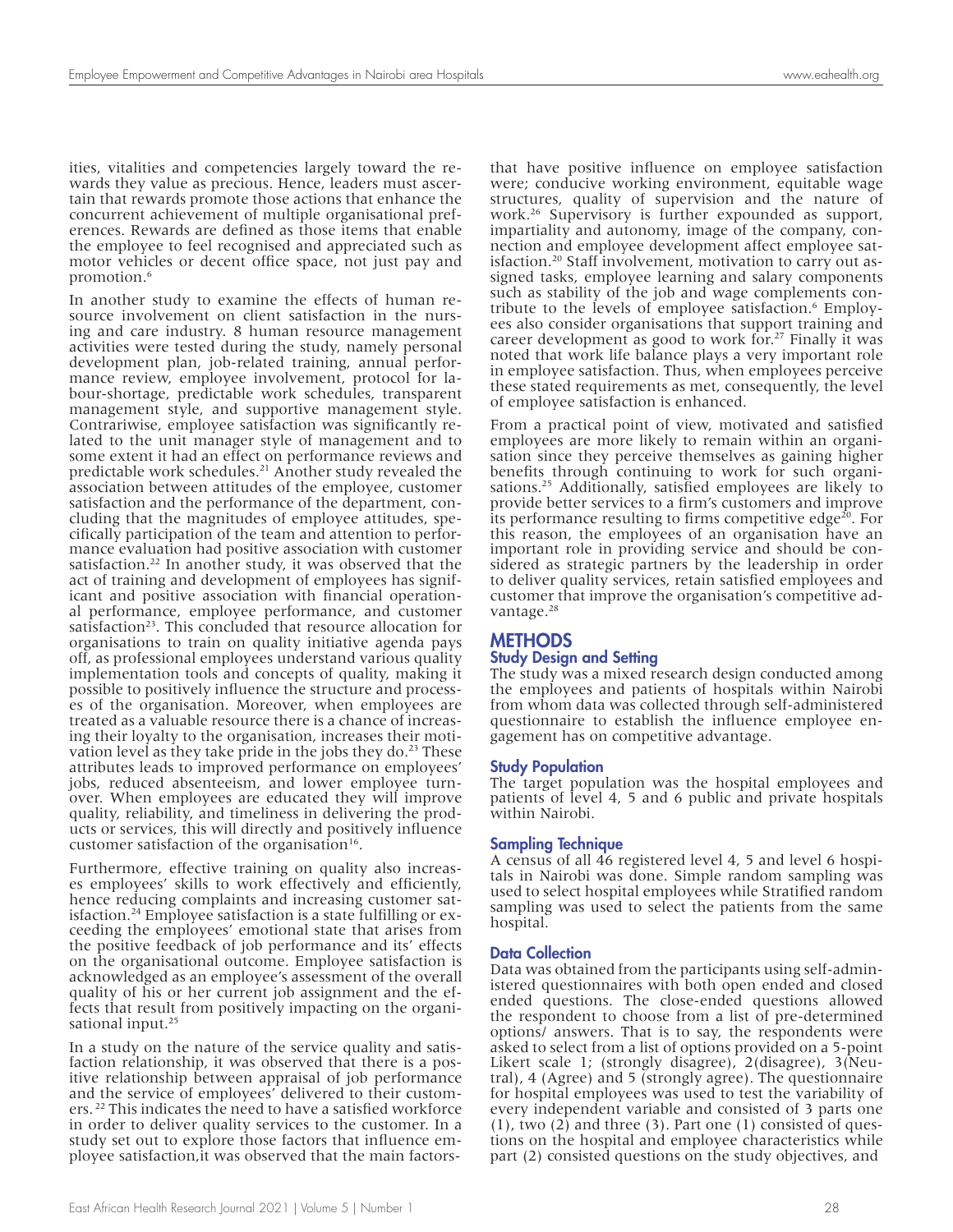part (3) consisted of open questions. The patients' questionnaire was used to measure their satisfaction levels.

#### Data Management

The data was entered into excel, edited, and coded. The was then analysed using both descriptive and inferential statistics. The cleaned data was moved from Microsoft Excel® sheet to the SPSS version 23, data analytics software for processing. Each response was assigned a unique identifier that collaborated with the study variables. Each of the ordinal, nominal and scale variables were entered with numeric expressions to create a platform for executing the different types of analyses. Data was entered into 2 different spread sheets, for descriptive statistics. The data was then cleaned by checking for missing variables. The 2 sets of data (from employees and from patients) were measured independently using descriptive statistics for demographic information. Data from employees tested the variability in the independent variables. Under inferential statistics, the 2 sets of data (employees and patients) were triangulated in SPSS and the relationship between the first set of data compared to the second set of data that measured patient satisfaction (dependent variable). This was achieved by moving the patients' data to the employee SPSS spread sheet by forming additional variables after the employee variables. Constructs of the independent and dependent variables were then computed for correlation and regression analysis. Of the 46 hospitals, 31 (67.4%) responded. One hundred and fifty-nine (159) questionnaires were administered to the hospital employees out of which 134 (87.3%) were properly filled and returned. Further, 134 out of 159 patient's questionnaires were properly filled and returned representing a response rate of 83.7%.

The data was analysed and results presented in table forms. The study used the factor analysis, descriptive statistics and inferential statistics to analyse and present the results. The descriptive statistics used were frequencies, mean and standard deviation. The inferential statistics used were Correlation Coefficients, Chi-squared, oneway ANOVA, and regression analysis.

The following assumptions were made in order to make it necessary for a successful regression: Normality Test, Linearity Test, Multicollinearity Test and Homoscedasticity test.

Data analysis formula

 $Y = \beta_0 + \beta_i X_i + \varepsilon_i;$ 

Where:  $\alpha$  denotes the y intercept where x is zero; βi, is regression weight attached to the exogenous variables:  $\epsilon$  is the error term. Y= Competitive Advantage  $X_1$  = Employee Empowerment

#### Ethical Consideration

The research proposal was first approved by United States International University Africa information policy which concerns itself with the maintenance of ethical standards and protection of research subjects. Approval was sought from National Commission for Science Technology andInnovation (NACOSTI). Furthermore, permission was obtained from each of the participating hospitals. The researcher weighed the sensitivity of the topic in designing the data collection instruments and determining what was permissible. The participants were asked to give their consent; hence the study was guided by the principle of informed consent. The respondents were free to decide whether to participate or not (voluntary participation). Each respondent was assigned a unique identifier making all the collected data source anonymous.

#### RESULTS

The study sought to examine the extent to which employee empowerment influence competitive advantage within the hospitals in Nairobi. Employee empowerment was measured using 4 parameters namely; competence, teamwork, motivation, and rewards and recognition. The measures for competitive advantage were; patient satisfaction, employee satisfaction and operational effectiveness.

#### Results for Factor Analysis on Employee Empowerment

The parameter of employee empowerment was measured using fifteen (15) items to produce appropriate measures. Factor analysis was conducted upon the items to ascertain any correlated parameters with the intention of reducing any unnecessary and redundant data. The Kaiser-Meyer-Olkin (KMO) measure of sampling adequacy value associated with employee empowerment was 0.965. The KMO test is used to measure sampling adequacy. When the result shows the KMO value greater than 0.6, this means that the sample is considered adequate. The value for the Barlett's test was  $x^2$  (136, N=  $268$ ) = 1240.499, *p* < .05.

Results for Descriptive Statistics on Employee Empowerment The descriptive statistics for employee empowerment are

presented in table 1. Percentage (%) distributions, mean  $(M)$  and standard deviations  $(S.D)$  were the descriptive statistical analysis carried out.

#### Correlation between Employee Empowerment and Patients' **Satisfaction**

Table 2 illustrates that the constructs for employee empowerment statistically and significantly correlate with competitive advantage. The results revealed that competitive advantage significantly correlated with competence, *r* (268) = 0.454,  $\bar{p}$ < .05, and teamwork, *r* (268) = 0.456, *p< .05*. The study also showed that competitive advantage significantly correlated with motivation, *r* (268) = 0.420, *p*  $\le$  .05, and reward and recognition, *r* (268) = 0.437, *p*  $\le$ *.05*. The findings also indicated that employee empow- erment significantly correlated with competitive advan- tage, *r* (268) = 0.453, *p< .05*.

#### Chi-Squared Test on Employee Empowerment

The results in Table 3 showed that there was enough evidence to conclude that there is a statistical significant association between employee empowerment and competitive advantage χ² (2730, *N* = 268) = 3848.172, *p < .05*.

#### One-Way ANOVA on Competitive Advantage for Employee Empowerment

This study sought to conduct a one-way ANOVA test to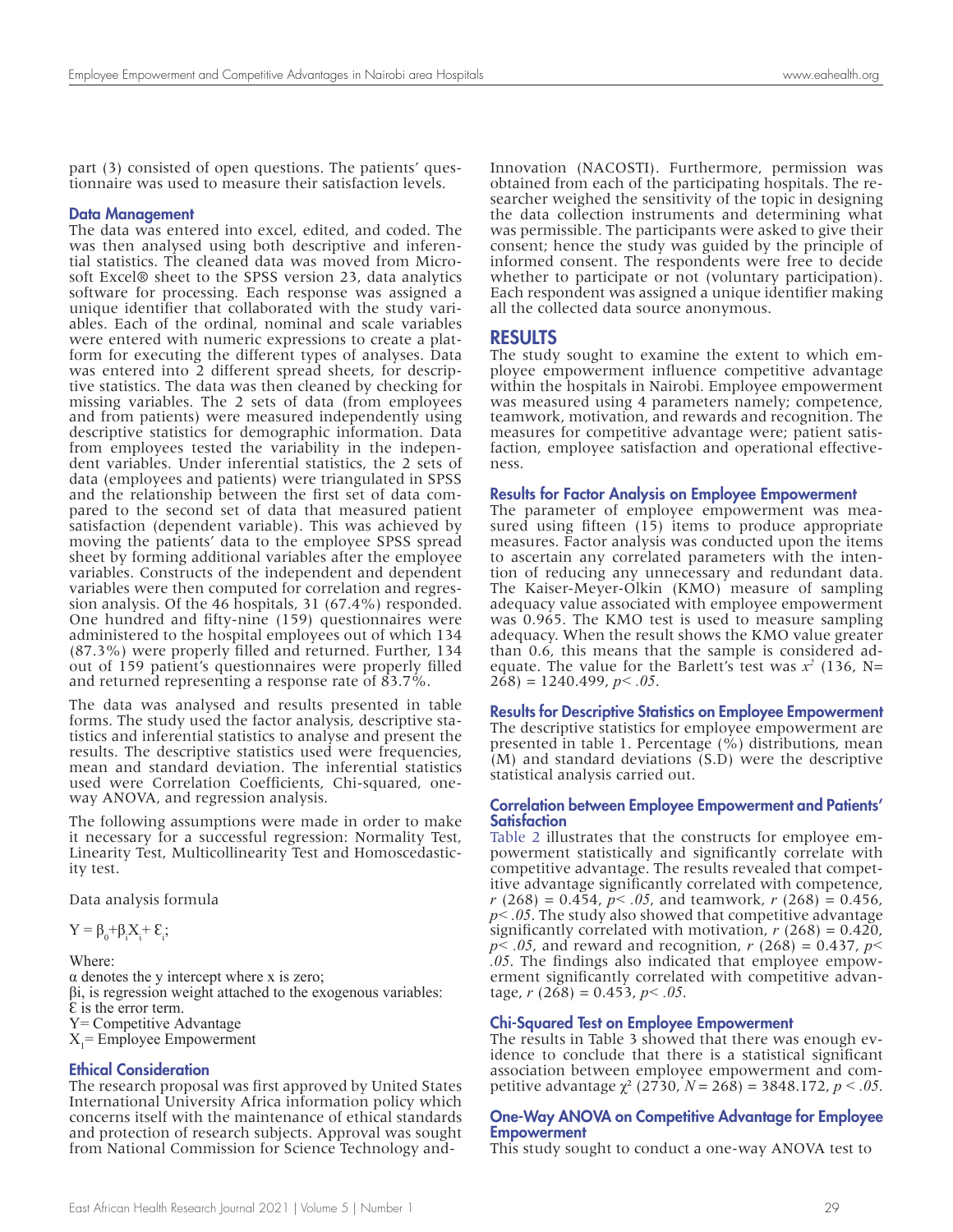ascertain whether there were significant differences between the means for competitive advantage for employee empowerment and the demographic variables of this study; age of the respondents, number of hospital beds, and type of hospital. The findings of this study showed that there was significant differences in the means across respondents' age, *F* (4, 129) = 2.096, *p< .05.* The study also showed that there were no significant differences in the means across respondents' number of hospital beds, *F* (4, 129) = 0.957, *p> .05,* and type of hospitals, *F* (4, 129)  $= 1.272, p > .05$ . This is shown in Table 4.

#### Regression Analysis and Hypothesis Testing for Employee Empowerment

This study used the regression model to observe whether employee empowerment explained changes in competitive advantage. A variety of assumptions for regressions were carried out before conducting the regression analysis.

#### Assumptions for Regression Analysis Employee Empowerment

The below assumptions for linear regression were tested and they all met the assumption criteria.

Linearity: In the scatter plot, the results showed the deviation from linearity, p value above 0.05

Multi-collinearity: Variance Inflation Factors (VIF) of 2.708

Homo-scedasticity: results indicated the value of the Levene Statistic was *F=1.006*, *P- value 0.186> .05.*

Normality: Figure 1, depict a histogram of the distribution of the residuals plotted and inspected for the normality test



#### Regression Analysis and Hypothesis Testing

A statistical tool that is carried out to examine if one or more independent variables predict the changes in the dependent variable is known as a regression analysis. This study used multiple linear regression analysis to examine the influence of employee empowerment on competitive advantage within the hospitals in Nairobi. This study tested the null hypothesis:

**H<sub>04</sub>**: Employee Empowerment does not have a significant influence on competitive advantage within the hospitals in Nairobi.

#### Regression Model Summary

The findings in Table 5 illustrated that employee empowerment explained 22.2% variation in competitive advantage within the hospitals in Nairobi,  $R^2 = 0.222$ . The results established that 22.2% of the changes in competitive advantage within hospitals in Nairobi could be explained by the employee empowerment.

#### Regression ANOVA

The regression ANOVA shows the variability levels in a regression model and tests the significance of the model. Table 6 presents the results of the regression ANOVA for employee empowerment and competitive advantage. The findings showed that the model was statistically significant in linking employee empowerment with competitive advantage within the hospitals in Nairobi, *F* (5,  $262$ ) = 2.615,  $p < .05$ . According to the results, the influence of employee empowerment on patients' satisfaction was significant. The model was critical in explaining the relationship and considering the importance of F-statistic.The null hypothesis was rejected.

#### Regression Coefficients

A regression coefficient is a statistical tool that predicts how the dependent variable changes as a result of a unit change in the independent variable. The multiple linear regression was conducted with an aim of determining the magnitude and direction of the relationship between employee empowerment and competitive advantage within the hospitals in Nairobi. The findings of this study are demonstrated in Table 7.

The results from this study showed that competence, motivation, and reward and recognition significantly predicted patients' satisfaction,  $β = 0.174$ , *t* (268) = 2.848, *p <*.05, β = 0.205, *t (268)* = 2.730, *p <*.05, β = -0.121, *t (268)*   $= -2.680$ ,  $p \le 0.05$  respectively. The findings of the study showed that teamwork has no significant relationship with competitive advantage,  $β = 0.078$ , *t* (268) = 1.942, *p >.05.* From a general point of view, employee empow-<br>erment significantly predicted competitive advantage, β  $= 0.073$ ,  $\bar{t}$  (268)  $= 7.792$ ,  $p < 0.05$ . The implication of the results is that a unit change in employee empowerment would lead to significant increase in competitive advantage within the hospitals in Nairobi by 0.073 units. This study, therefore, concluded that employee empowerment significantly predicted competitive advantage within the hospitals in Nairobi.

## Conclusion of Regression Analysis and Hypothesis Testing

The findings of the multiple linear regression analysis established that employee empowerment positively and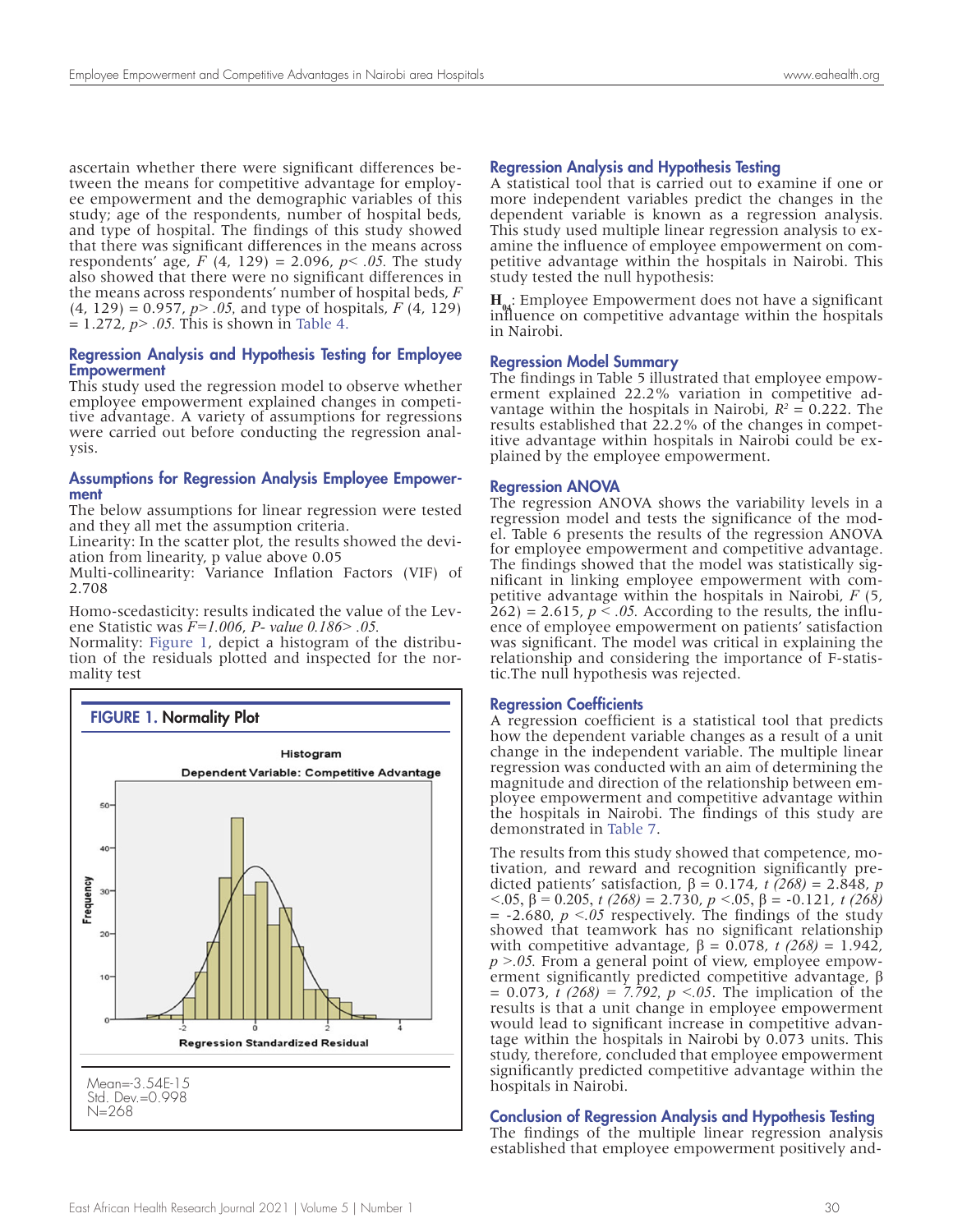significantly predicted competitive advantage within the hospitals in Nairobi,  $R^2 = 0.222$ ,  $F(5, 262) = 2.615$ ,  $p <$ *.05*; β = 0.073, *t (268)* = 7.792, *p <.05.* This meant that 22.2 percent of the variance in competitive advantage within the hospital in Nairobi would be explained by employee engagement. The regression model was also found to be statistically significant in predicting the relationship between employee engagement and competitive advantage,  $F(5, 262) = 2.615$ ,  $p < .05$ .

The multiple linear regression coefficient for employee empowerment implied that every unit change in employee empowerment predicted 0.073 units change in competitive advantage. Pearson value of  $p \leq 0.05$  was adopted by the study and the regression coefficient showed that the p-value of the regression coefficient *(β)* was *p < .05*. This study, therefore, rejected the null hypothesis and concluded that employee empowerment positively and significantly influences competitive advantage within the hospitals in Nairobi.

## **DISCUSSION**

The study provides an insight of the influence instituting employee empowerment has on competitive advantage within the hospitals in Nairobi. In general, the findings of this study indicated that; for employee empowerment and competitive advantage, significant differences existed between the means across respondents' gender, age, number of hospital beds, type of hospitals, and ISO certification.This showed that irrespective of demographic information of the respondents, they perceived private hospital employees as more approachable and responsive than their colleagues in the public sector. This concurred with the findings from a study conducted in Singapore that showed patients who are admitted in private hospitals seem to have higher expectations from their care givers in comparison to those patients who are admitted in public hospitals due to the difference in cost of care incurred by private patients. These hospitals are more concerned about meeting the needs of their customers so as to ensure that their customers (patients) keep coming back to them. 30 Furthermore, those few who can afford private hospitals belong to a higher social class and have higher expectations from their caregivers. Further, it is noteworthy to consider that this study was carried out among small hospital in developing country, and the fact that small organisations do not seem to leverage staff role as a strategy tool to aid in improving customer satisfaction but focuses on the delivery of each staffs' job role<sup>19</sup>. In contrast, in another study it was observed that human resource focus correlates positively with customer satis-<br>faction.<sup>24</sup>

This study suggests that, employee empowerment char- acteristics such as motivation constitute a positive factor in improving competitive advantage. This is in agreement with other studies that showed that enhancing motivation, impacts on the performance of the organisations and enables them to gain public interest making them more popular.<sup>32</sup> As observed contrary to manufacturing industry, employees in the service industry are not only linked in the production process but also in the selling of the services, hence, close interaction with the customers that require the staff involvement calls for a vast understanding of quality initiatives of the hospital. The employee results indicated that working in teams did not significantly affect patient satisfaction, on the other hand, patient results indicated that the staff worked well in teams as they handle patients equally and with courtesy at all time. This creates room for further discussion as to whether working in teams really has an impact on patient satisfaction.

In general, the study revealed that there are some high initial positive responses to the questions relating to the facets of employee empowerment through training and competitive advantage. This concurs with another study conducted to determine whether employee empowerment improves organisational effectiveness within South African Universities.<sup>31</sup>The study revealed that training and development is an important facet of employee empowerment. Information sharing, training and trust seem to be the main contribution to the overall job satisfaction when employees are empowered. Further, agreeing with other studies which also found a positive relationship between employee empowerment and patients' satisfaction and attributed this to the mode of measurement applied to training and education, since the expectation is that training and education practiced in the service industries are more focused on the practice of the technical skills and not that of the delivery of service by itself. 16,24 This is supported by the fact that both private and public hospitals should plan to provide effective training to clinical and nonclinical people to enhance their skills in communication and motivation for them to provide premier services to their patients.<sup>17</sup> This guides on the emphasis on the need for training programs on patient relationship management as a strategy to enhance employees' performance that is geared towards impacting patients experiences.

Further, the study found that employee competence had a positive influence on competitive advantage. This finding agreed with the findings of another study which revealed that managers involved their staff in critical decision making.<sup>25</sup> The author studied the effects of human resource management within the nursing and care delivery industry and observed that employee performance was related primarily to management style of the unit head and the ability to empower the employees to make critical decisions. As good corporate citizens, organisations must work to achieve long-term sustainability for themselves and their customers through a team of well skilled and experienced team.<sup>33</sup>

However, the study revealed that teamwork did not sig- nificantly influence competitive advantage. The findings of the study agreed with other studies which found that employee involvement in quality management can take various forms, including: extrinsic involvement, where employees' participation and contribution to continuous quality improvement is linked with a system of collective TQM oriented rewards, comprising extrinsic monetary and/or nonmonetary rewards and recognition. These results however contradict another study that attributed these findings to measurement of employee involvement that refers to teamwork that could lead to individuals be- ing less responsive as the job outcomes are dependent of team performance<sup>19,32</sup>. However, the findings of this study indicated that these factors had insignificant influence on patient satisfaction. This could be explained by-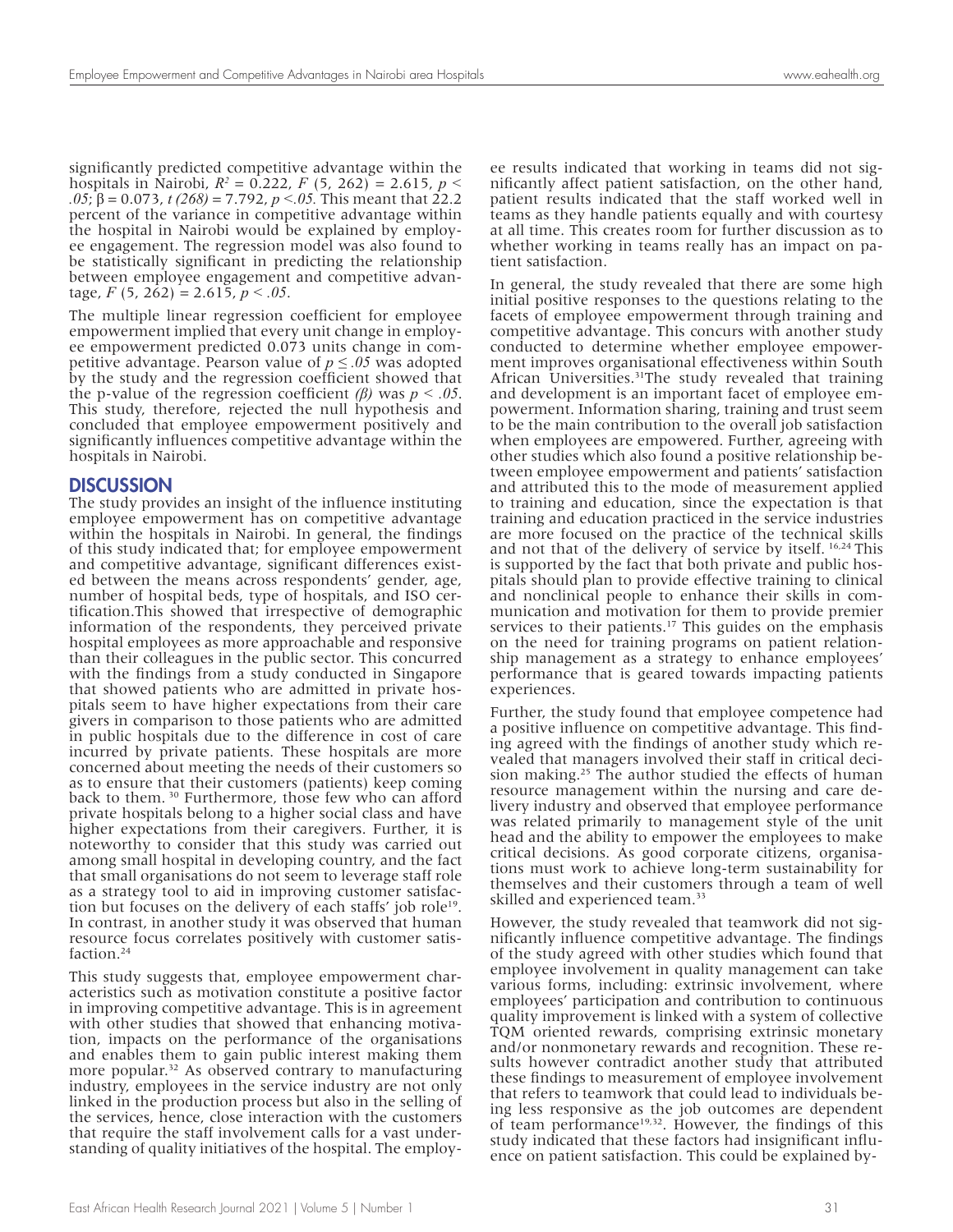| <b>TABLE 1: Mean and Standard Deviation for Employee Empowerment</b>                                                                  |     |      |                       |
|---------------------------------------------------------------------------------------------------------------------------------------|-----|------|-----------------------|
| <b>Descriptive Statistics</b>                                                                                                         | N   | Mean | <b>Std. Deviation</b> |
| All staff are trained and qualified to perform their duties.                                                                          | 134 | 3.87 | 1.088                 |
| Managers involve their staff in critical decision making                                                                              | 134 | 3.40 | 1.111                 |
| The hospital clinical staff's all meet the minimum requirements<br>of the licensing/regulatory bodies.                                | 134 | 3.78 | 1.113                 |
| Our hospital has the right mix of people and skills to do its work.                                                                   | 134 | 3.76 | 1.077                 |
| The staff have developed technical skills that make the delivery of their job easy                                                    | 134 | 3.75 | 1.031                 |
| The staff exhibit a win-win attitude towards company work                                                                             | 134 | 3.86 | 1.005                 |
| There is a policy/protocol that encourages and enables our staff to develop their<br>job skills so they can advance in their careers. | 134 | 3.70 | 1.164                 |
| The staff cooperate and work well as a team.                                                                                          | 134 | 3.62 | 1.082                 |
| The staffs are recognised for their work as teams.<br>E.g. "The best performing ward"                                                 | 134 | 3.58 | 1.057                 |
| The hospital has a process of awarding high achievers in their field of duty.                                                         | 134 | 3.37 | 1.168                 |
| There are training programs for the staff in the field of quality improvement                                                         | 134 | 3.44 | 1.160                 |
| The hospital and the managers care about the workforce.                                                                               | 134 | 3.61 | 1.182                 |
| The staff are committed to the hospital's success.                                                                                    | 134 | 3.39 | 1.201                 |
| The staff performance is evaluated based on the quality of work                                                                       | 134 | 3.67 | 1.024                 |
| All staff believe our hospital is the best place to work                                                                              | 134 | 3.61 | 1.232                 |

|                           |                      | <b>Patient</b><br><b>Satisfaction</b> | <b>Employee</b><br><b>Satisfaction</b> | <b>Efficiency</b> | Competitive<br><b>Advantage</b> |
|---------------------------|----------------------|---------------------------------------|----------------------------------------|-------------------|---------------------------------|
| Competence                | Pearson Correlation  | $.384**$                              | $.424**$                               | $.459**$          | $.454**$                        |
|                           | Sig. (2-tailed)      | .000                                  | .000                                   | .000              | .000                            |
|                           | N                    | 268                                   | 268                                    | 268               | 268                             |
| Teamwork                  | Pearson Correlation  | $.390**$                              | $.433**$                               | $.449**$          | $.456**$                        |
|                           | Sig. (2-tailed)      | .000                                  | .000                                   | .000              | .000                            |
|                           | N                    | 268                                   | 268                                    | 268               | 268                             |
| Motivation                | Pearson Correlation  | $.351**$                              | $.394**$                               | $.428**$          | $.420**$                        |
|                           | Sig. (2-tailed)      | .000                                  | .000                                   | .000              | .000                            |
|                           | N                    | 268                                   | 268                                    | 268               | 268                             |
| Reward and<br>Recognition | Pearson Correlation  | $.361**$                              | $412**$                                | $.445**$          | $.437**$                        |
|                           | Sig. (2-tailed)<br>N | .000<br>268                           | .000<br>268                            | .000<br>268       | .000<br>268                     |
| Employee<br>Empowerment   | Pearson Correlation  | $.381**$                              | $.426**$                               | $.457**$          | $.453**$                        |
|                           | Sig. (2-tailed)      | .000                                  | .000                                   | .000              | .000                            |
|                           | N                    | 268                                   | 268                                    | 268               | 268                             |

the fact that majority of the staff respondent indicated that employees were recognised for their work as teams that is to say, as the best performing ward as opposed to ed a sense of lack of individual appreciation even when the employee understood the job role and exhibited competence in performing such duties.

The study also found that reward and recognition significantly predicted competitive advantage. Indicating that employee perceptions of reward and recognition include not only pay and other financial rewards, but also procedural justice in the form of performance appraisal systems, career and promotion opportunities, superior subordinate relations, and job assignments. Therefore, when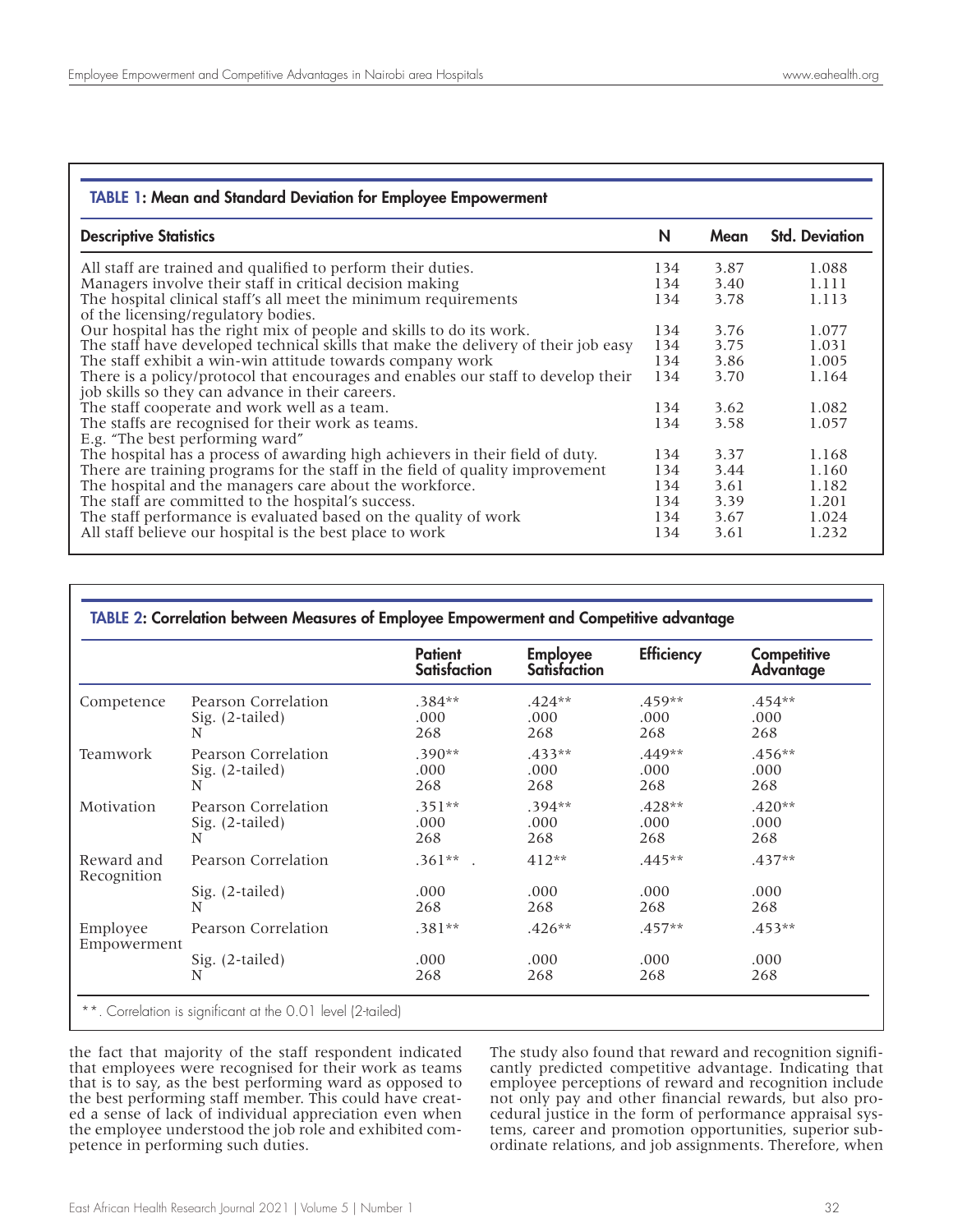| <b>TABLE 3: Chi-Squared Test on Employee Empowerment</b> |                             |  |
|----------------------------------------------------------|-----------------------------|--|
|                                                          | <b>Employee Empowerment</b> |  |
| Pearson Chi-Square<br>Df                                 | 3848.172a<br>2730           |  |
| Asymp. Sig. (2-sided)                                    | .000                        |  |

Correlation is significant at the 0.05 level (2-tailed).

## TABLE 4: One-Way ANOVA on Competitive Advantage for Employee Empowerment

| <b>ANOVA</b>               |                                          | <b>Sum of Squares</b>        | Df                           | <b>Mean Square</b> | F     | Sig. |
|----------------------------|------------------------------------------|------------------------------|------------------------------|--------------------|-------|------|
| Age in Years               | Between Groups<br>Within Groups<br>Total | 52.164<br>62.224<br>114.388  | 4<br>129<br>133              | 1.373<br>.655      | 2.096 | .002 |
| Number of<br>Hospital beds | Between Groups<br>Within Groups<br>Total | 59.918<br>156.478<br>216.396 | $\overline{4}$<br>129<br>133 | 1.577<br>1.647     | .957  | .548 |
| Type of hospital           | Between Groups<br>Within Groups<br>Total | 9.795<br>19.257<br>29.052    | $\overline{4}$<br>129<br>133 | .258<br>.203       | 1.272 | .175 |

\*\* Correlation is significant at the 0.05 level (2-tailed)

| <b>TABLE 5: Regression Model Summary for Employee Empowerment</b> |       |          |                          |                                   |  |
|-------------------------------------------------------------------|-------|----------|--------------------------|-----------------------------------|--|
| Model Summary<br>Model                                            |       | R Square | <b>Adjusted R Square</b> | <b>Std. Error of the Estimate</b> |  |
|                                                                   | .471a | .222     | .210                     | .28056                            |  |

a. Predictors: (Constant), Employee Empowerment, Teamwork, Competence, Motivation

| <b>ANOVA</b> <sup>a</sup><br><b>Model</b> | <b>Sum of Squares</b>                        | Df  | <b>Mean Square</b> |        | Sig.              |
|-------------------------------------------|----------------------------------------------|-----|--------------------|--------|-------------------|
| Regression                                | 5.917                                        | 4   | 1.479              | 18.792 | .000 <sub>b</sub> |
| Residual                                  | 20.702                                       | 263 | .079               |        |                   |
| Total                                     | 26.619                                       | 267 |                    |        |                   |
|                                           | a. Dependent Variable: competitive advantage |     |                    |        |                   |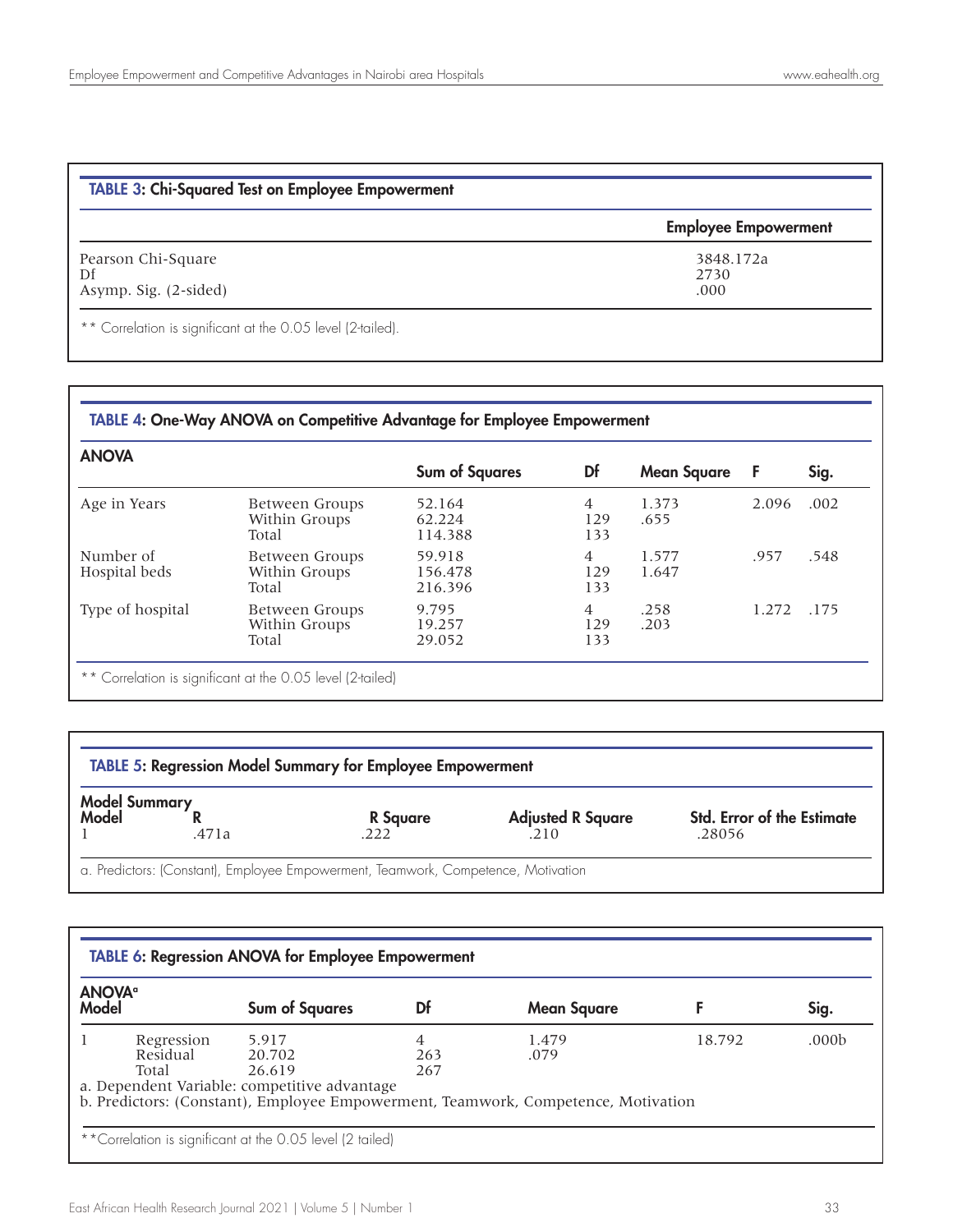| Coefficients <sup>a</sup><br>Model |                             | <b>Un-standardised Coefficients</b><br>B | Std. Error | <b>Beta</b> | <b>Standardised Coefficients</b> | Sig. |
|------------------------------------|-----------------------------|------------------------------------------|------------|-------------|----------------------------------|------|
|                                    |                             |                                          |            |             |                                  |      |
|                                    | (Constant)                  | 1.434                                    | .024       |             | 59.900                           | .000 |
|                                    | Competence                  | .174                                     | .061       | 1.087       | 2.848                            | .005 |
|                                    | Teamwork                    | .078                                     | .040       | .471        | 1.942                            | .053 |
|                                    | Motivation                  | .205                                     | .075       | 1.212       | 2.730                            | .007 |
|                                    | Reward and Recognition      | $-121$                                   | .045       | $-.706$     | $-2.680$                         | .008 |
|                                    | <b>Employee Empowerment</b> | .073                                     | .009       | .431        | 7.792                            | .000 |

dealing with employees within service industries such as hospitals, the procedural facades of organisational reward systems requires greater sensitivity on the part of the management while dealing with reward and recognition issues.

This is so since employees consider fair treatment at work as not merely good pay but also other aspects such as genuine and timely performance appraisal, recognition, supervisor-employee relationship, career development, and promotion opportunities.<sup>6, 8, 13</sup> These aspects of employee rewards to a greater extend, determines the effectiveness of an organisation especially in terms of the customer satisfaction levels. However, another study conducted in South Africa indicated all aspects of employee empowerment except rewards also portray moderately high scores that could result to higher performance of an organisation.<sup>31</sup>

#### Strengths and Limitation of the Study

The findings of the study offer a number of insightful observations that healthcare providers could utilise to differentiate and/or compare the outcome of service (patient satisfaction, employee satisfaction and operations efficiency) from competitors, as an important tool for assessing the levels of competitive advantage in respect to the quality of healthcare services delivered by the competitors while implementing the Total Quality Management principles.

The scope of the study was limited to hospitals within Nairobi. We suggest that further studies be carried out within other industries, sectors and geographical area.

#### CONCLUSION

The findings of this study provides a strong signal to the hospital leaders that the practice of empowerment at work is important in bringing satisfaction to both the employees and the patients hence improving their hospitals' competitive edge. The study concluded that the best performing employees are those that are well trained and qualified to perform their duties. Through training, staff gain technical skills that make the delivery of their job easy and enhance competitive advantage levels. From a general point of view, the study concluded that when employees are competent, they work as a team, they are

motivated andthus leading to enhanced competitive advantage.

With the purpose of improving competitive advantage of the hospital, policy makers and the regulating agencies could utilise the study findings to develop policies and guidelines that help to improve and sustain the high-level quality services through empowered employees. The information generated from the study could be used for public education so that the patients are able to make informed decision on the choice of hospitals to go to.

Acknowledgement: To all my colleagues and classmates who created a good study environment and further gave input that stimulated discussions to an end. To my supervisors, Prof. Kiririand Dr. Muchara, I express my sincere appreciation for the continued support, motivation, patient and demonstration of immense knowledge and understanding. Lastly my family especially my spouse and children, without your support, this study could not have been worthwhile

#### REFERENCES

- 1. OrsiniJN. (2013). The essential Deming: leadership principles from the father of quality. McGraw Hill Professional.
- 2. EvansJR, LindsayWM. (2016). Managing for quality and perfor- mance excellence. Cengage Learning.
- 3. WaithanjiNgwareM, Kuria WamukuruD, Onyango OdeberoS. Total quality management in secondary schools in Kenya: extent of practice.Qual Assur Educ. 2006;14(4):339-362. doi:10.1108/09684880610703947.
- 4. Awuor OE, Kinuthia DM. Total Quality Practices in selected Pri- vate Hospitals in Nairobi.Eur J Bus Manag. 2013;5(13): 33-44
- 5. DonnaS. (2009). Quality (5<sup>th</sup> Ed.). Pearson Education, Inc.
- 6. de Jong JPJ, Den Hartog DN. How leaders influence employees' innovative behaviour.Eur J Innov Manage. 2007;10(1):41-64. <u>doi:10.1108/14601060710720546</u>.
- 7. Lawler EE, Mohrman SA, Ledford GE. (2008). Strategies for high performance organizations: The CEO report: Employee involvement, TQM, and reengineering programs in Fortune 1000 corporations. Jossey-Bass
- 8. Gellerman SW. Why 'good' managers make bad ethical choices.Harv Bus Rev. 2016;64(4):85-90.